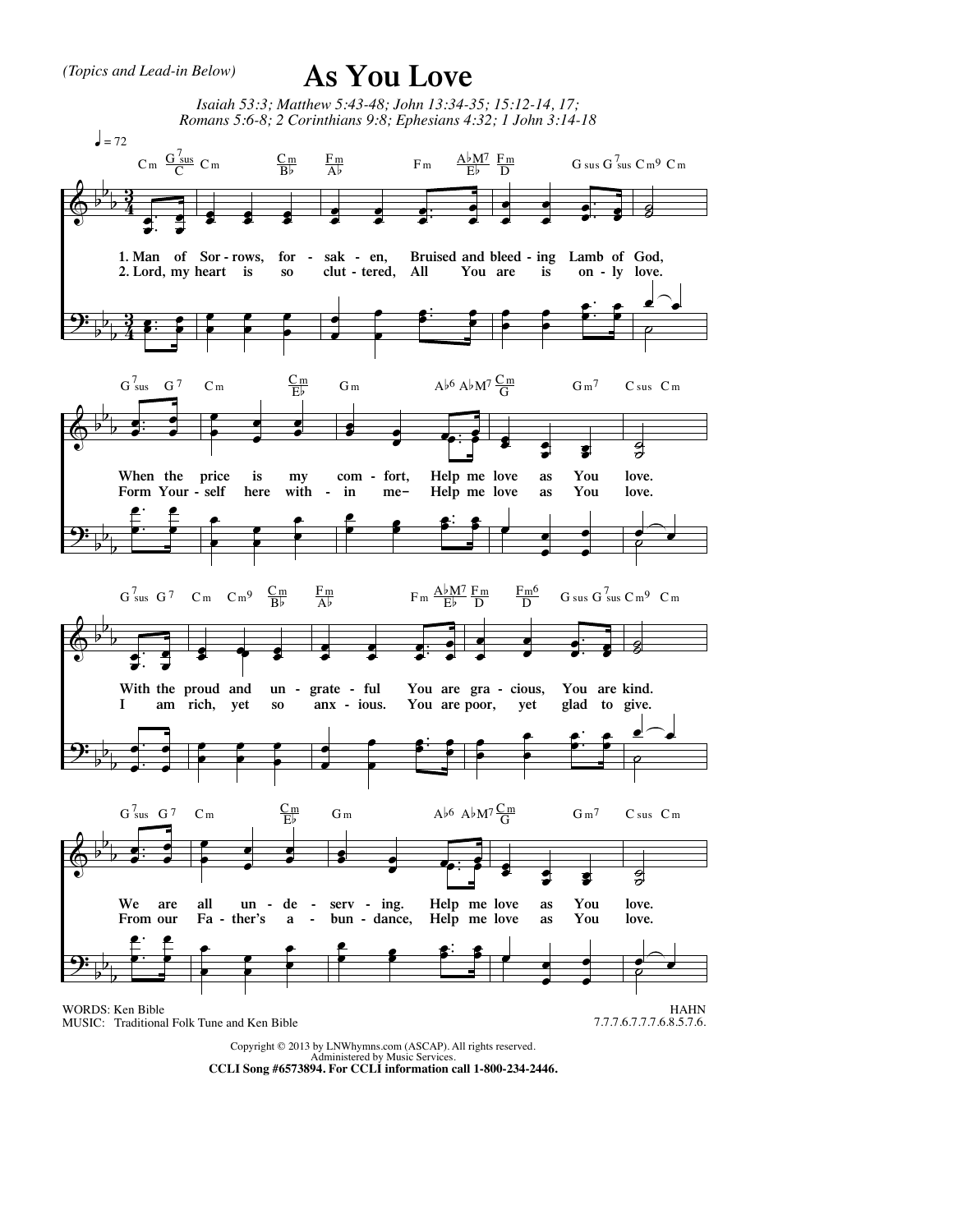

- TOPICS: Maundy Thursday; Lent-Easter; Jesus' Suffering & Death; Relationships; Serving in Christ's Name; Suffering for Christ
- LEAD-IN: "*A new command I give you: Love one another. As I have loved you, so you must love one another. By this all men will know that you are my disciples, if you love one another*." (John 13:34-35, NIV)